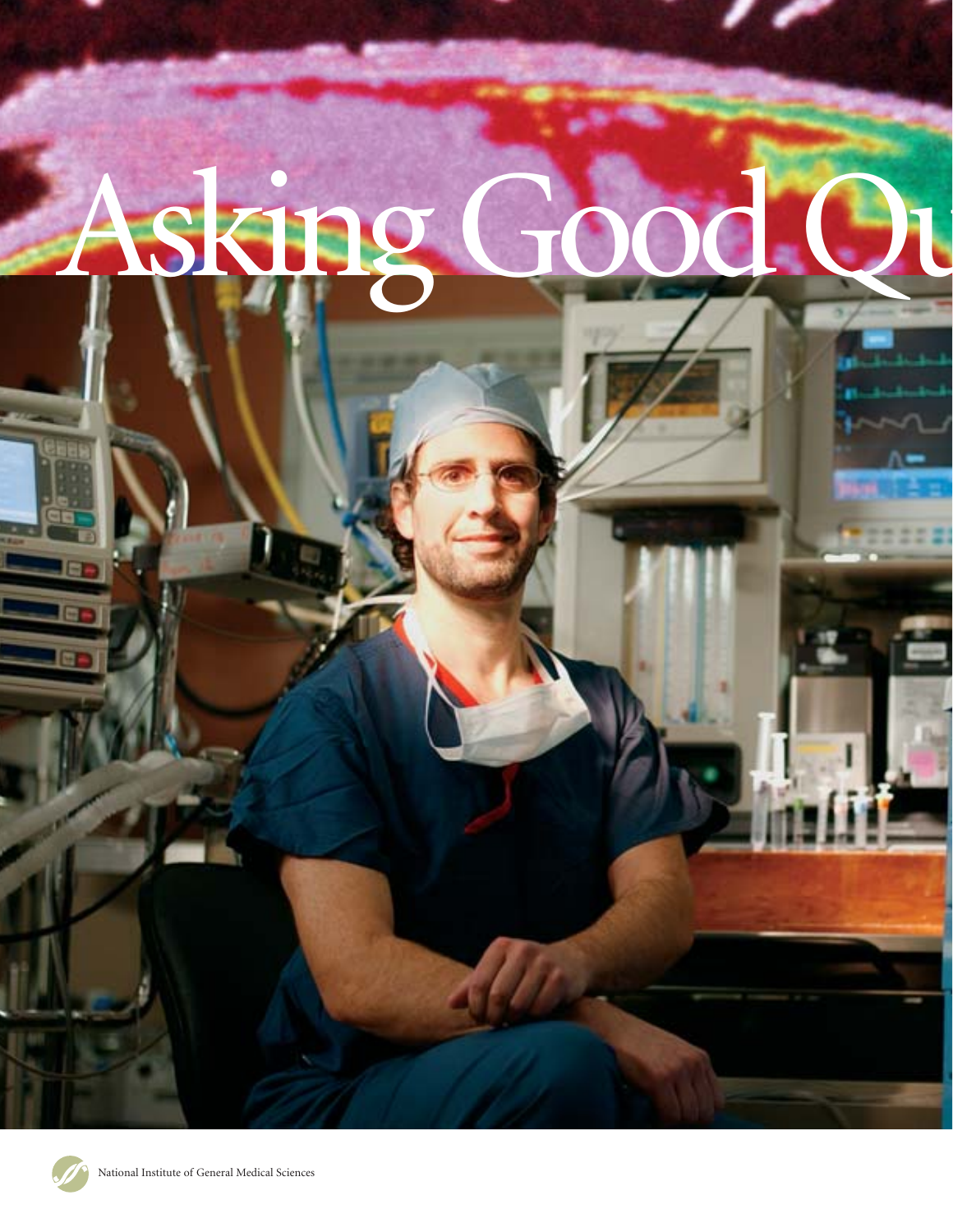# uestions.

*"[Science] is really about asking the right questions and designing the studies properly."* 

#### *By Dan Hogan*

iguring out inventive ways of solving scientific problems is just part of the reason Daniel Sessler can't wait to get to work every day. It's also about figuring out good questions to ask in the first place, then following the unexpected paths those questions can lead to.

"That's why science is so exciting," says Sessler, an anesthesiologist at the University of Louisville School of Medicine in Kentucky.

By asking basic questions about what happens to the human body during surgery and anesthesia, Sessler has challenged conventional medical thinking. And the results of his innovative experiments have already led to big improvements in the health of surgical patients.

#### All in the Family

Sessler traces his scientific roots back to his childhood days, when his parents instilled in him a life-long love of learning. In the Sessler household, curiosity and creativity were daily staples.

"Every night during dinner, we discussed science," says Sessler, recalling growing up in Berkeley, California. His father, a physicist, would usually get things started by asking Sessler and his siblings a question.

"How would you calculate the circumference of the Earth or the distance to the moon?" Sessler remembers. "[My father] supplied the numbers, and then we did the calculations in our heads."

Sessler's mother, who was also a physicist, provided a different kind of inspiration, urging her children to pursue their educational dreams in the face of all obstacles. The

Daniel Sessler is an anesthesiologist at the University of Louisville in Kentucky. Sessler studies how the body reacts to surgery and anesthesia.

JOHN LAIR

child of immigrant parents from the Ukraine, she overcame prejudice to become the first person from her New Jersey high school to attend college, and she eventually became one of the first scientific computer programmers.

#### Doctor Scientist

Growing up, Sessler and his brothers did their fair share of homemade chemistry experiments, resulting in what Sessler remembers jokingly as a satisfying number of minor explosions. He enjoyed chemistry and decided to pursue it as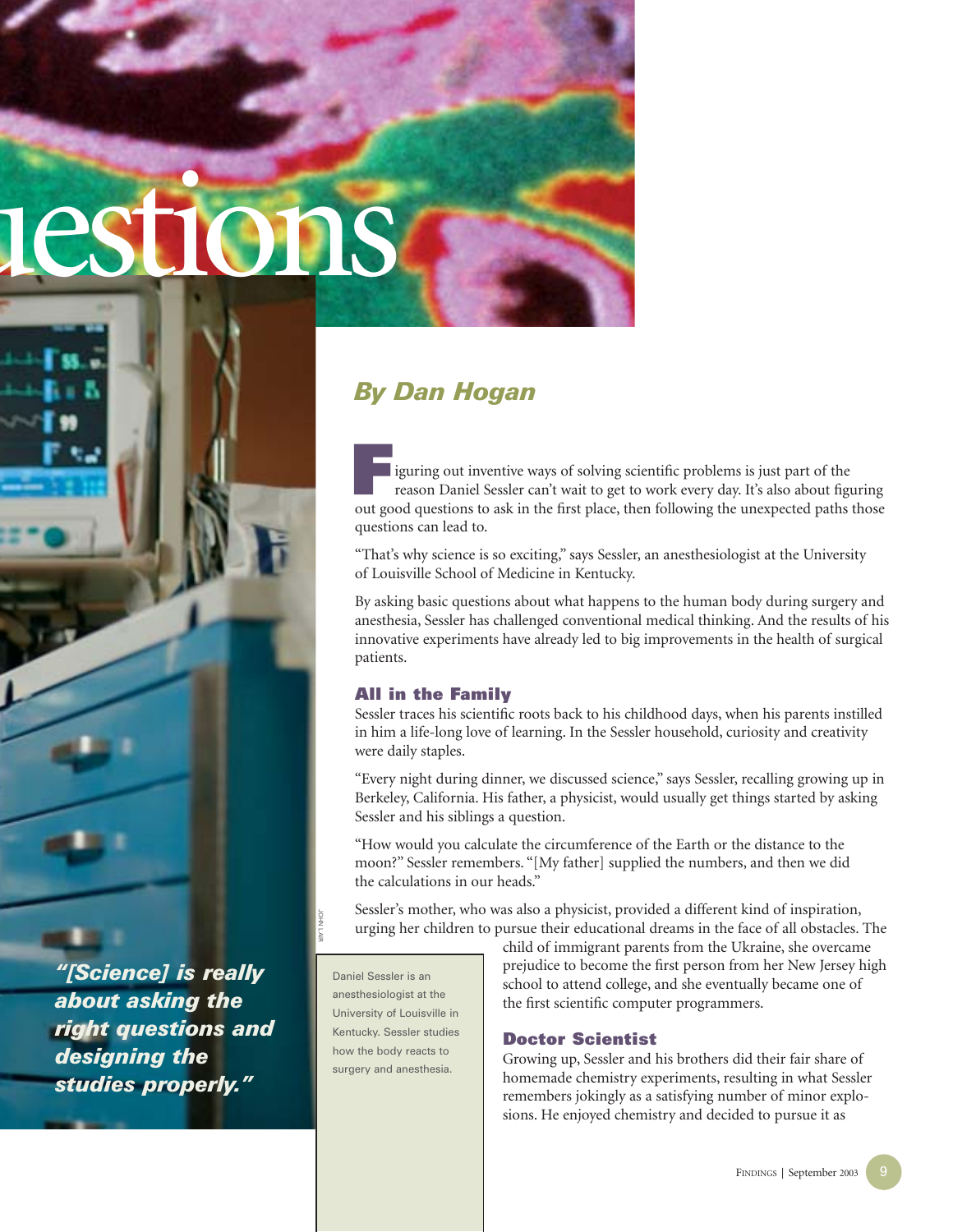a career, majoring in the subject at the University of California, Berkeley. But even as early as high school, Sessler had been turned on to medicine.

"I enjoyed the idea of working with people, helping them deal with disease, and helping prevent and cure diseases. So I wanted to be a doctor, but I wanted to be a scientist, too."

Sessler completed all the course requirements for medical school even before finishing his undergraduate degree, and he jumped directly into medical school after his third year of college. After that, he was inspired by several scien-

tist mentors. One of those was the late Henry Kaplan, then at Stanford University. Kaplan's pioneering work in radiation therapy helped conquer Hodgkin's disease, a form of cancer that strikes the body's lymphatic system.

A disposable blanket and a forced-air heating device can keep patients warm before, during, and after surgery.

"At the time Kaplan started working, Hodgkin's—like other cancers—was uniformly fatal," notes Sessler. "By the time Kaplan was done, Hodgkin's had a cure rate exceeding 90 percent." Hodgkin's disease became the first cancer that was routinely curable and inspired much of the research on other types of cancer.

Ironically, while Sessler was in medical school, his brother developed Hodgkin's disease, and he was treated and cured by Kaplan and his team at Stanford. Sessler's brother is now a National Institutes of Health-supported chemist and biochemist at The University of Texas in Austin.

What appealed especially to Sessler was Kaplan's approach of chipping away at a problem. Sessler recognized that new medical treatments could be developed simply by applying the scientific method: testing hypotheses by doing carefully planned experiments (see sidebar, page 13).

"Even though you think you know the answer, you don't actually know it until you do the test," says Sessler. "And once you do, surprisingly often you find that 'common knowledge' is simply wrong."

#### Out in the Cold

As recently as the mid-1990s, doctors thought it was perfectly normal that body temperature decreased during surgery, and they saw no reason to correct for this.

Operating rooms were cold, the operations themselves increased heat loss, and the anesthetic medicines that were given interfered with the body's normal ability to control its internal temperature.

"I started studying temperature regulation because I was interested in how the body controls temperature," says Sessler. "I was fascinated by this process: How does the body know what its temperature is? How does it keep internal organs at the correct temperature?"

As an anesthesiologist, Sessler especially wanted to know how and why body temperature changes in anesthetized patients.

"Body temperature is normally very tightly regulated more tightly regulated even than heart rate or blood pressure," he explains. The temperature of the body's core —the heart, lungs, brain, and other internal organs is usually within a half degree of where it's supposed to be: 98.6 degrees Fahrenheit.



Anesthetic medicines, however, "really screw that up," Sessler notes, explaining that these drugs make the body's regulatory system less sensitive. During anesthesia, the body doesn't even try to keep its temperature normal. Moreover, anesthetic medicines act as vasodilators, meaning that they make blood vessels widen. As vessels open, blood flows away from the vital internal organs of the body's core and toward the body's periphery—the arms, legs, and skin. Since blood carries heat, this movement of blood takes heat away from the core, cooling it down in the process.

So, while the body usually clamps down blood flow to the periphery in order to protect the core from cold exposure, the opposite happens during surgery under anesthesia.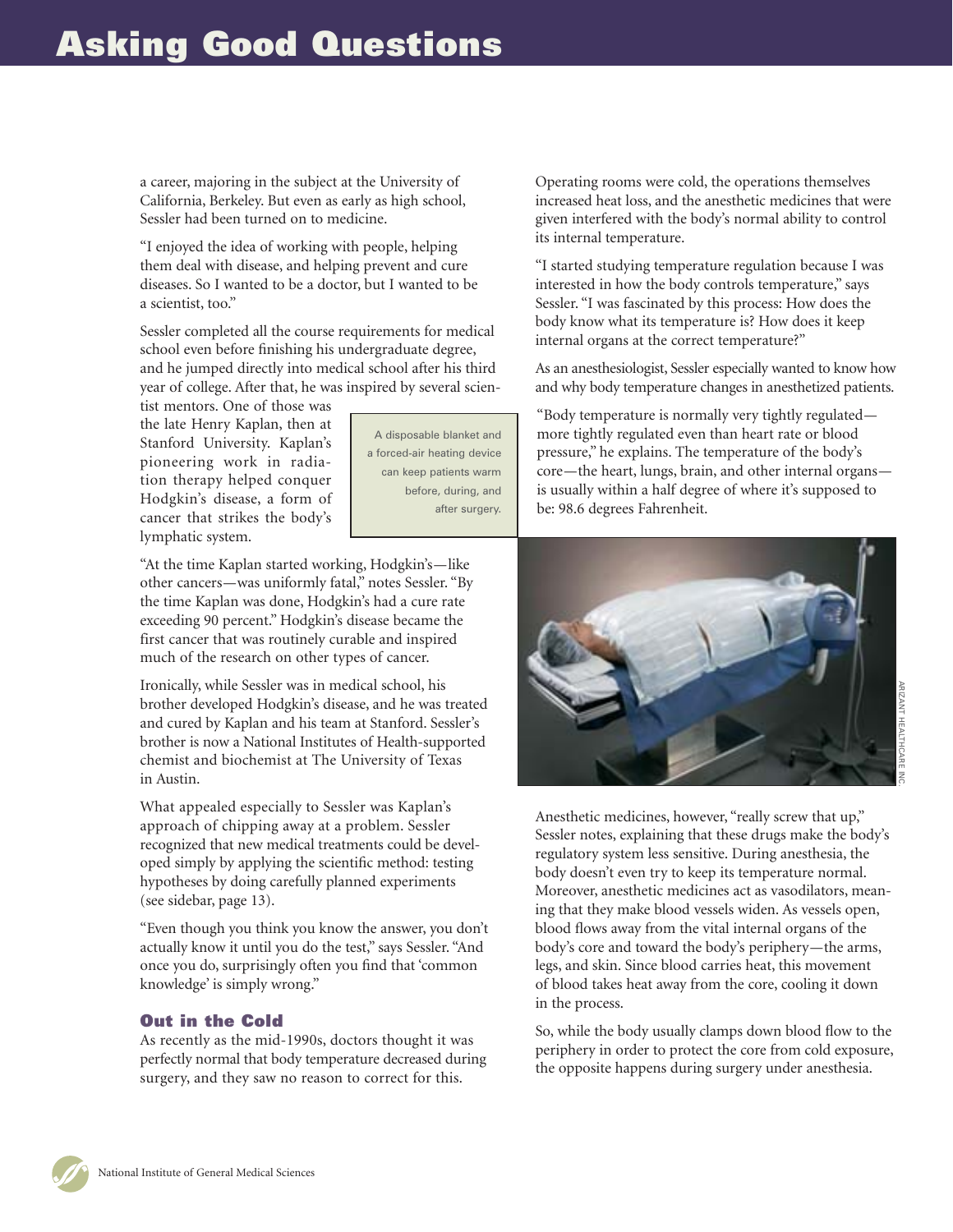The periphery gets warmer at the expense of the core, and the patient suffers from a condition called hypothermia, in which the body becomes too cold.

#### Turning Up the Heat

Sessler began studying this problem with experiments that tested various potential consequences of hypothermia on the body.

"And to my great surprise," Sessler says, "I found a much larger effect than I ever would have expected." Just a couple of degrees of hypothermia—typical for surgical patients 10 years ago—"turned out to do terrible things to people," according to Sessler.

"For example," he says, "we found that less than 4 degrees [Fahrenheit] of hypothermia triples the risk of surgical wound infection."

Sessler and his coworkers also discovered that hypothermia increases blood loss by interfering with blood clotting, and hypothermia prolongs the amount of time anesthetic medicines remain in the body.

Daniel Sessler found that giving patients more oxygen reduced the risk of infection after surgery.

What's more, Sessler adds, the average infected patient stays 1 week longer in the hospital, which can cost more than \$20,000. Such patients are twice as likely to require a stay in the intensive care unit, and they're twice as likely to die.

Fortunately, the answer to these problems was obvious: Simply keep surgical patients warm. No new drugs, no fancy technology. Just the minimal additional cost of maintaining normal body temperature during surgery.

"This was my kind of research," Sessler says. "We were evaluating a simple, risk-free, inexpensive intervention that markedly improved outcome. What we're talking about here is a \$10 treatment with no risk that enormously improves [patient health]."

According to Sessler, keeping surgical patients warm can be as simple as draping them with a disposable, quilt-like covering (see photo, page 10) through which warm air is blown.

"That's all it takes," he says.

Maintaining normal body temperature is now the standard of care, and surgical infection rates have thus decreased substantially during the last decade. But why would such small changes in body temperature have such a big effect on the body's ability to fight invading microbes?



#### Oxygen: The Breath of Life

In their search for clues to shed light on the mystery, Sessler and his coworkers came up with more questions to challenge the standard thinking about anesthesia and surgery.

 thermia could reduce infection by increasing oxygen The researchers demonstrated that preventing hypodelivery directly to surgical wounds. They wondered if giving patients more oxygen during surgery would further reduce the risk of wound infections.

Until recently, conventional medical wisdom said that too much oxygen during surgery would be dangerous to patients.

"The amount of oxygen given to surgical patients has traditionally been relatively low—about 30 percent, which is only slightly more than room air," Sessler notes. "We would give a little bit extra because the lungs don't work as well as normal during anesthesia, but not much more, because oxygen was thought to be toxic."

Sessler and his team decided to put this assumption to the test. They found that supplemental oxygen given during surgery did no harm.

The next step was to see if more oxygen might actually help surgery patients. Sessler and his coworkers increased the oxygen content of the gas surgical patients breathe from 30 percent to 80 percent, and they slashed the risks of surgical infections even further.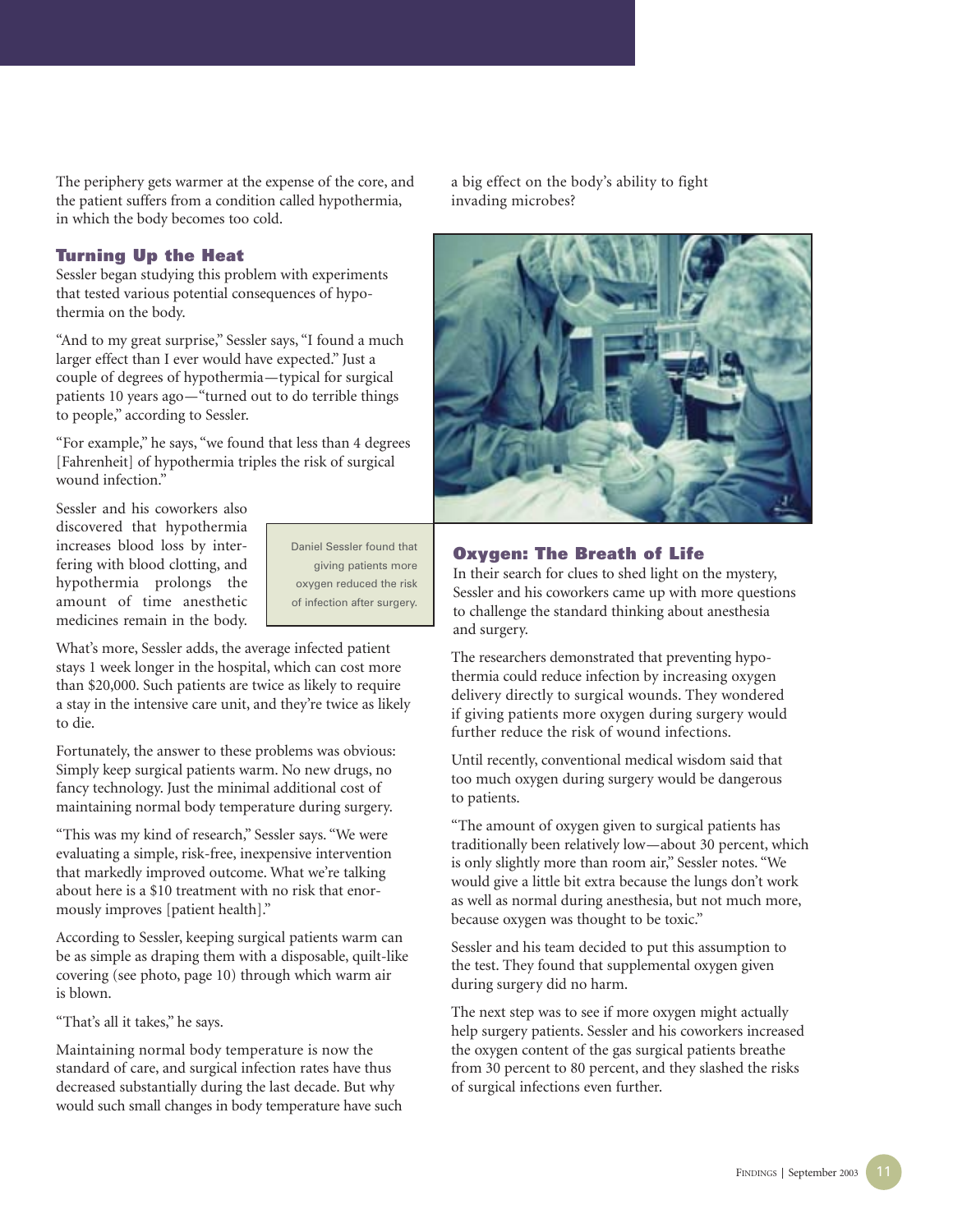### Asking Good Questions

"Medical oxygen is the least expensive drug on Earth," Sessler points out. "It costs a thousandth of a cent per liter: It is 40 times less expensive than tap water! And giving it is absolutely trivial—all you do is turn a knob a little further on the anesthesia machine."





#### A Radical Idea

How does extra oxygen help fight infections? According to Sessler, this part of the mystery is fairly easy to explain.

Earlier laboratory studies had shown that white blood cells called neutrophils use oxygen as ammunition against invading microbes. This "weaponized" oxygen is in the form of free radicals: molecules with unpaired, highly reactive electrons that can damage cells and tissues. Normally, these radicals are hidden in special pouches in neutrophils to keep them from damaging normal tissues.

"In order to fight surgical wound infections, or any

bacterial infection for that matter, a neutrophil must eat bacteria and then kill them," Sessler explains. "And it has to do both. If the neutrophils eat bacteria but don't kill them, the bacteria simply pop out after a while and go back to work."

Daniel Sessler founded a multinational anesthesia research program called Outcomes Research. Many of the clinical studies are done at the University of Louisville Hospital.

White blood cells protect the body from infection by 'swallowing' bacteria (rod-shaped in drawing).

This killing process requires oxygen. According to Sessler, neutrophils convert oxygen into bacteria-killing free radicals.

Sessler and his team are now

conducting more studies to examine other factors that may influence the risk of surgical wound infection. These factors include the effect of nitrous oxide, the most widely used anesthetic medicine, as well as the effect of increasing levels of carbon dioxide in the bloodstream.

#### Keep It Simple

No matter what the study, though, Sessler follows a general principle: Keep it simple. He points out that most of his hypothermia studies were carried out with little more than inexpensive thermometers.

"It's really about asking the right questions and designing the studies properly."

Ultimately, Sessler believes, it's the simple interventions that yield the biggest bang for the buck.

"If you're going to improve [patient] care, the most effective way to do it is to find an intervention that's inexpensive or virtually free, that doesn't have side effects, and that's easy for physicians to implement."



If you meet those criteria, Sessler explains, doctors will quickly adopt the technology, and this will soon lead to better patient outcomes.

While he was a researcher at the University of California, San Francisco, Sessler created a multinational collaboration of clinical scientists called Outcomes Research. Now based at the University of Louisville School of Medicine, the group numbers 65 members in some 20 different academic medical centers scattered over 10 countries.